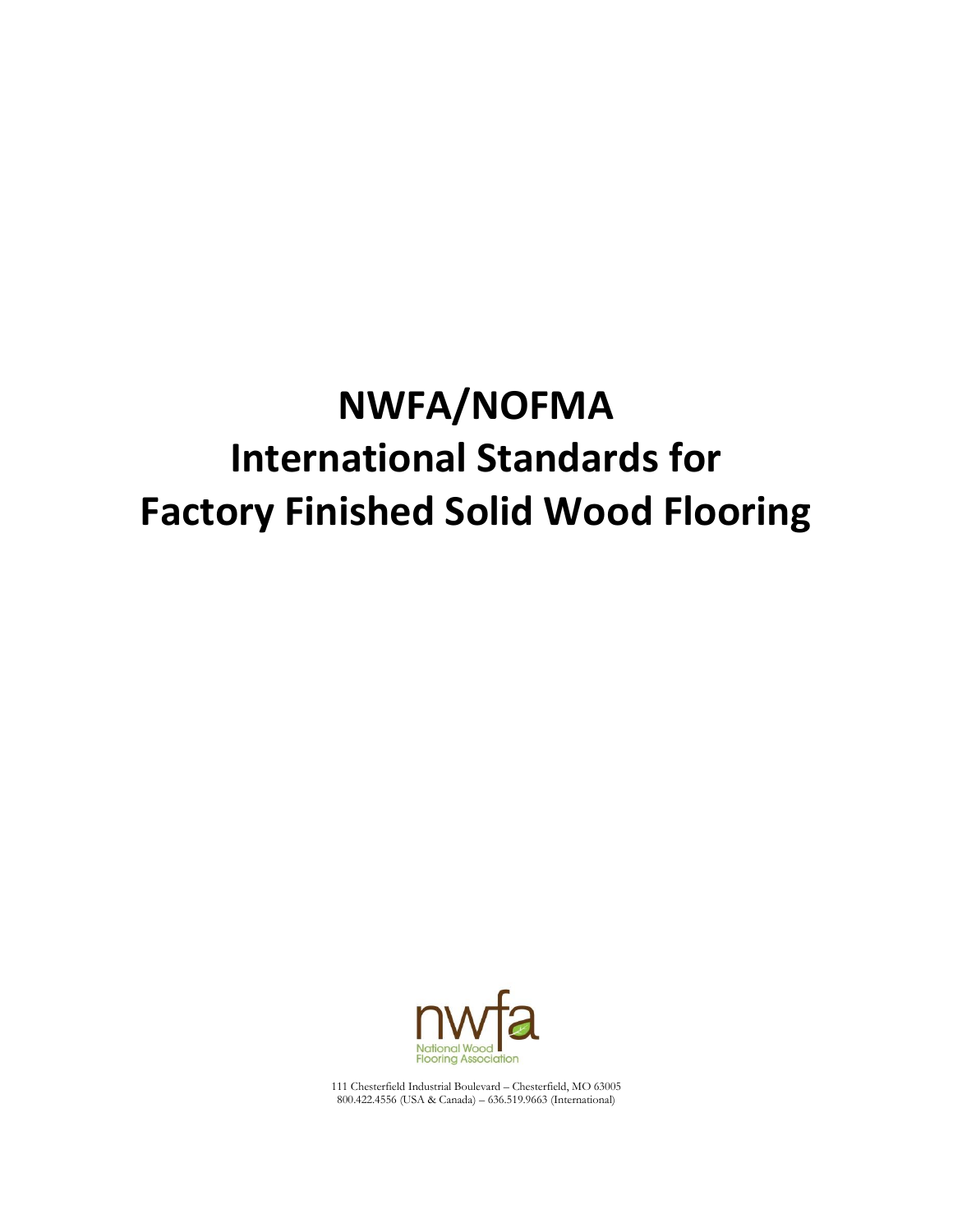# **Configuration Guidelines & Machining Tolerances**

Based on ¾" (19.05 mm) standard thickness flooring. Other thicknesses can be certified as a proprietary thickness.

Machining tolerances are measured at time of manufacture only and with a MC of 6% to no more than 10%. After the product leaves the manufacturing facility/warehouse, the manufacturer has no further control over the product. Moisture content, cut of the board, site conditions, etc., will affect the machining tolerances after manufacturing.

Standards should be maintained at all times to the actual measurements, not the acceptable allowance.

| Item                                                                                                  | Standard                                                                                                                                                                                                                      |  |
|-------------------------------------------------------------------------------------------------------|-------------------------------------------------------------------------------------------------------------------------------------------------------------------------------------------------------------------------------|--|
| Width<br>Actual width                                                                                 | $<$ 3" (76.20 mm), $\pm$ .005" (.13 mm)<br>$\geq$ 3" (76.20 mm), $\pm$ .008" (.20 mm)                                                                                                                                         |  |
| .547" (13.89 mm)                                                                                      | Match Position (Measuring from the face of the flooring)<br>$\leq$ 008" (.20 mm) difference or space between bottom of tongue & top of lower groove<br>lip                                                                    |  |
| Must be slight contact/friction between the bottom of the tongue and the top of the lower groove lip. |                                                                                                                                                                                                                               |  |
| Match Fit<br>Tongue thickness<br>Groove width                                                         | .250" (6.35 mm), - .004" (.10 mm) to +.008" (.20mm)<br>.250" (6.35 mm), + .012" (.31 mm)<br>>.003" (.076 mm) to $\leq$ .012" (.31 mm) difference or space between the thickness of the<br>tongue, and the width of the groove |  |
| End Match/Squareness<br>Square                                                                        | < 3" (76.20 mm) – No more than 5% of product >.016" (.41mm) un-square<br>$\geq$ 3" (76.20 mm) – No more than 5% of product >.005" (.13mm) per inch (25.40 mm) of<br>width un-square                                           |  |

The end match squareness applies to products that have been properly end matched and products with no end match.

#### **Thickness**

.725" (18.42 mm) to .760" (19.30 mm), thickness of each individual manufacturer will vary upon thickness of board at time of unfinished manufacture, the amount sanded off, and the mil thickness of the finish.

The thickness must be ± .005" (.13 mm) within each specific product. This is an area where proprietary thickness products will be allowed. To become certified, manufacturing thickness guidelines/tolerances must be sent to the NWFA office.

Over/Under-Wood for Flat Finished Surfaces (This is a manufacturer tolerance, not an installed tolerance.)

| Beveled Edge and Beveled/Square End Joint       | None, .014" (.36 mm) max. allowed |
|-------------------------------------------------|-----------------------------------|
| Micro-Beveled Edge and Beveled/Square End Joint | None, .012" (.31 mm) max. allowed |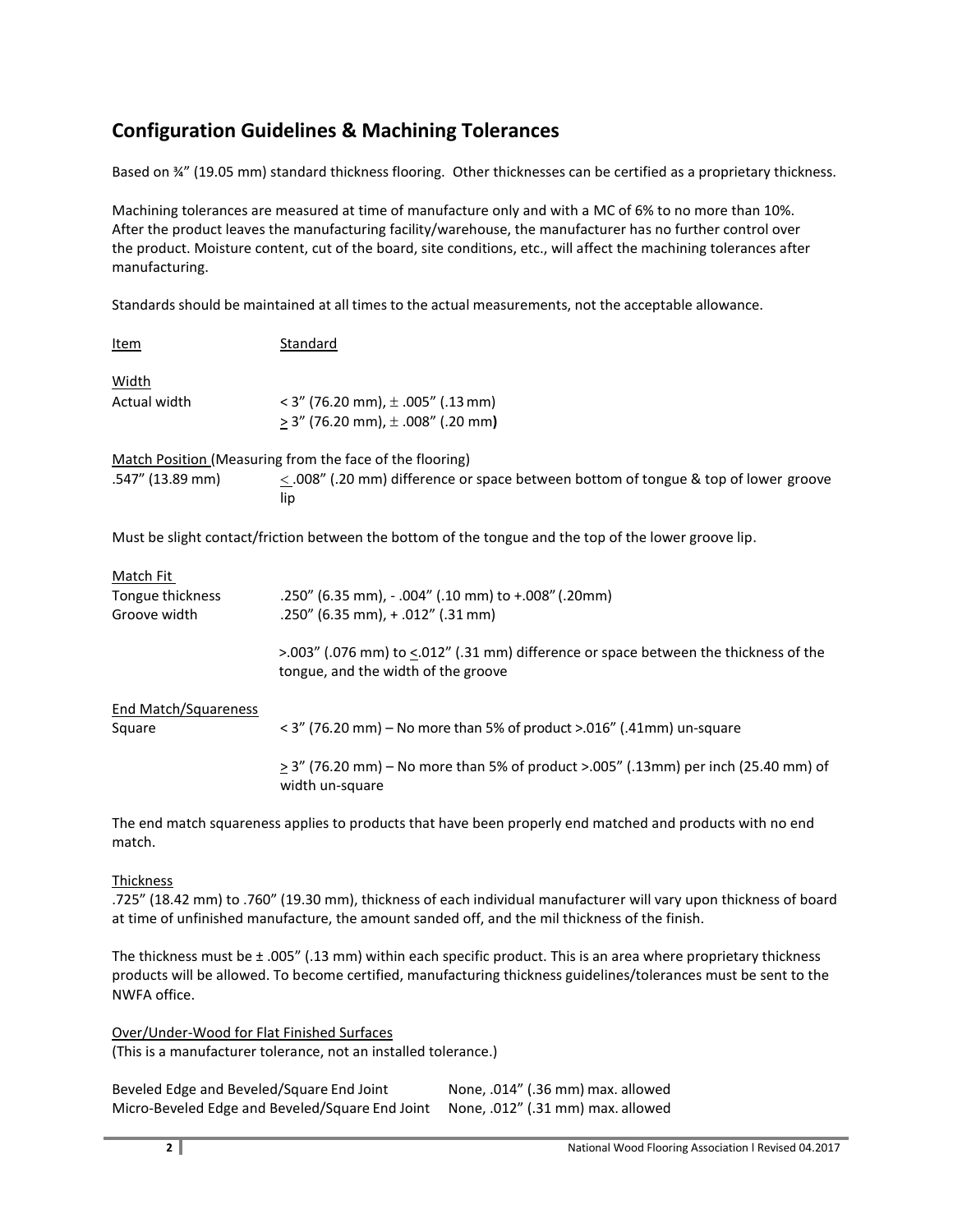Square Edge and End Joint **None, .010''** (.25 mm) max. allowed

No tolerance established for distressed or hand scraped surfaces.

#### Bevel

Bevel tolerances are proprietary to individual manufacturers. The bevel must be the same throughout the entire product. Detailed description must be supplied to the NWFA office/inspector upon request.

General Edge Descriptions: Beveled edge: > .045" (1.14 mm) Micro beveled edge:  $> .025''$  (.64 mm) to ≤ .045" (1.14 mm) Eased edge:  $\leq .025'' (.64 \text{ mm})$ 

## **Moisture Content Guidelines**

#### The Moisture Content Standard

Flooring is manufactured with moisture content between 6% and 10% with a 5% allowance for pieces outside that variance.

If manufactured to higher or lower moisture content than the standard, it must be stated on the packaging and the inspectors must know this prior to the inspection.

#### **Grading Guidelines**

Certified flooring is graded in accordance with the manufacturer appearance guidelines. Appearance guidelines are all proprietary to individual manufacturers. All strip/plank/wide plank flooring designated within that appearance grade name must conform to that description.

Certified flooring is certified in accordance with the specifications set forth in the NWFA/NOFMA manufacturing standard and the manufacturer appearance guidelines.

A copy of the proprietary grade rules/names must be supplied to the NWFA office in order for it to be inspected and designated to be certified.

#### The Off-Grade Appearance Standard

A 5% tolerance for pieces not in compliance with the desired appearance grade is allowed. Appearance rules are determined by the flooring manufacturer. The manufacturers' appearance grade rules must be supplied to the NWFA office 10 days prior to any inspection and any revisions must be supplied when updated.

#### **Gloss Level Guidelines**

Standard

The gloss level is  $\pm 5$  of the stated gloss level sheen for each individual product. The manufacturer specifications will dictate their standards for each product.

#### **Finish Adhesion Guidelines**

Standard

The cross hatch test for adhesion will follow the ASTM Standard D3359, classification 4b: 90 % or better finish adhesion.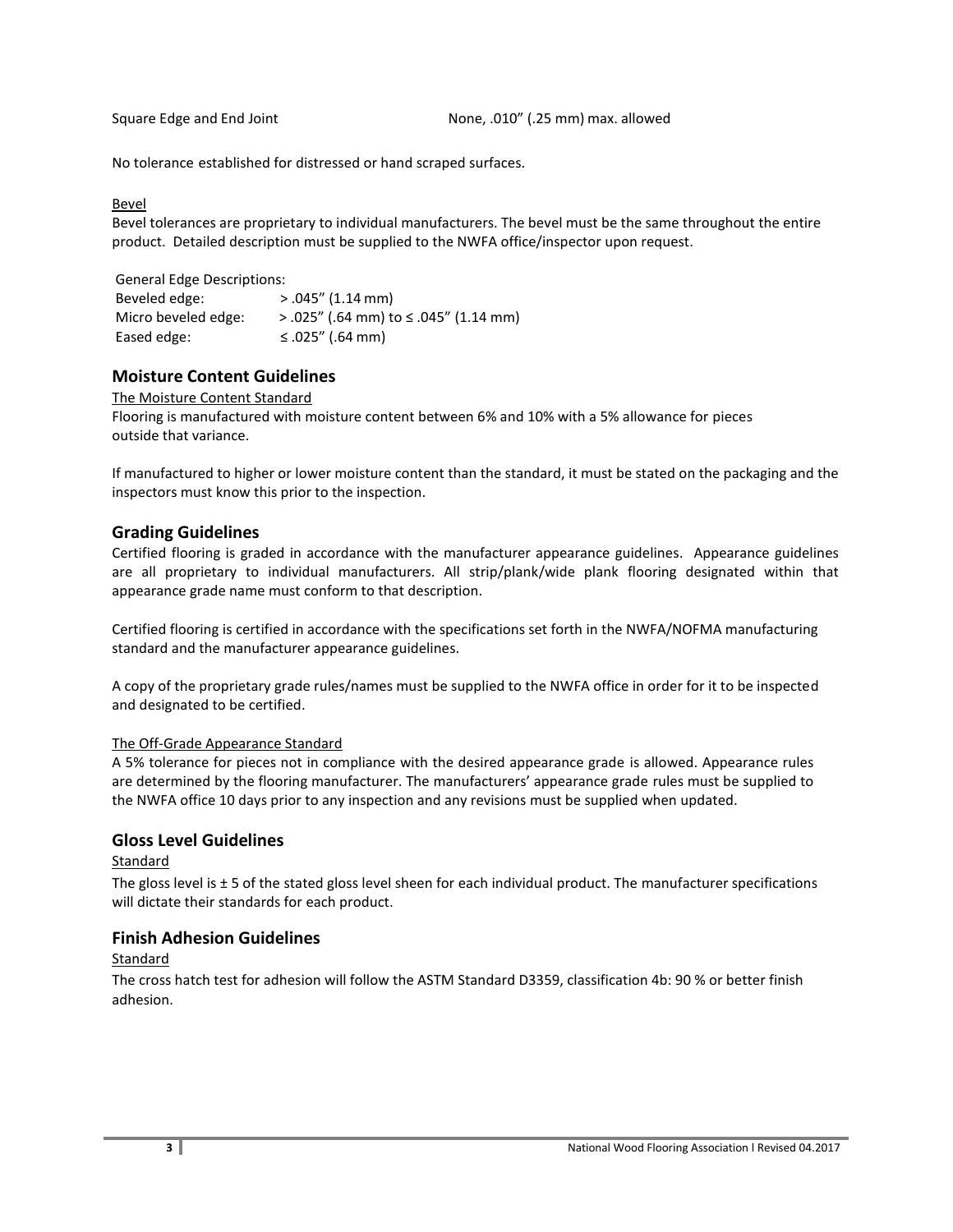## **Board Length Guidelines**

#### The NWFA/NOFMA Average Board Length Minimum Standard

Factory finished flooring is generally designated by two or three appearance grades. The following average board length minimum standards apply:

#### **Less than 3" (76.20 mm) Board Width (Strip)**

| Appearance Grade                     | Average Board Length Standard |
|--------------------------------------|-------------------------------|
| Comparable to a Select and Better    | 36" (914.40mm)                |
|                                      |                               |
| Comparable to a #1 Common and Better | 30" (762.00 mm)               |
| Comparable to a #2 Common            | 22" (558.80 mm)               |

#### **3" (76.20 mm) to 5" (127 mm) Board Width (Plank)**

| Appearance Grade                     | Average Board Length Standard |
|--------------------------------------|-------------------------------|
| Comparable to a Select and Better    | 33" (838.2 mm)                |
|                                      |                               |
| Comparable to a #1 Common and Better | 28" (711.20 mm)               |
| Comparable to a #2 Common            | 22" (558.80 mm)               |

For boards wider than 5" (127 mm) (wide plank) the manufacturer establishes the average board length minimum standard that must be maintained. This information must be supplied to the NWFA office 10 days prior to any inspection and revisions must be supplied when updated.

# **Color Match Sample Guidelines**

#### **Standard**

Color match sample matches the product to master color sample boards at time of manufacture. Color match/blend is a visual inspection. New flooring may not match sample boards in a showroom due to the light sensitivity of the different species of wood.

### **Square Footage Guidelines**

#### **Standard**

Footage per box should meet or exceed the stated footage per box. This does not include any end match allowance.

# **Crook Guidelines**

| Standard          |                                                                                                |
|-------------------|------------------------------------------------------------------------------------------------|
| $<$ 3" (76.20 mm) | .031" per lineal foot (.787 mm per 305 mm), but not to exceed .155" (3.94 mm)<br>for any piece |
| > 3" (76.20 mm)   | .021" per lineal foot (.533 mm per 305mm), but not to exceed .105" (2.67 mm)<br>for any piece  |